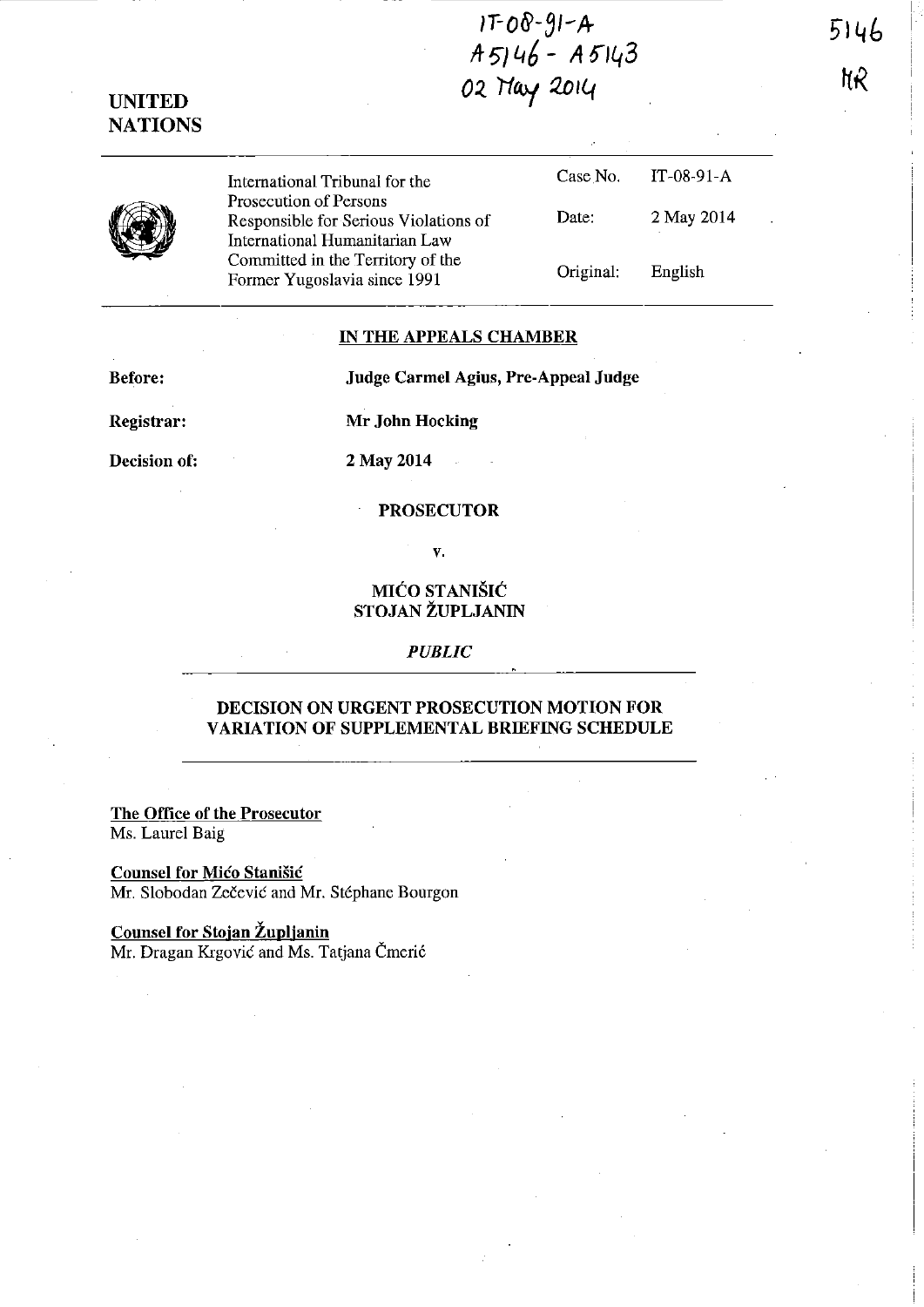**I, CARMEL AGIUS,** Judge of the Appeals Chamber of the International Tribunal for the Prosecution of Persons Responsible for Serious Violations of International Humanitarian Law Committed in the Territory of the former Yugoslavia since 1991 ("Appeals Chamber" and "Tribunal", respectively), and Pre-Appeal Judge in this case; $<sup>1</sup>$ </sup>

**BEING SEISED OF** the "Urgent Prosecution Motion for Variation of Supplemental Briefing Schedule" filed by the Office of the Prosecutor ("Prosecution") on 17 April 2014 ("Motion"), requesting variation of the briefing schedule for the filing of additional appeal briefs and corresponding response and reply briefs ("Supplemental Briefing Schedule"), such that the deadlines follow the Appeals Chamber's decision on the admissibility of rebuttal evidence filed by the Prosecution<sup>2</sup>

**BEING SEISED OF "Župljanin's Motion Joining Prosecution Urgent Motion for Variation of** Supplemental Briefing Schedule", filed by Zupljanin on 22 April 2014, in which Zupljanin adopts the Prosecution's arguments and joins the relief set out in the Motion; $3$ 

**NOTING** the Prosecution's submissions that, based on the Supplemental Briefing Schedule, parties will file their additional briefs relating to the new grounds of appeal and the Defence's additional evidence without knowing the full scope of the additional evidence,<sup>4</sup> and that, absent a variation of the schedule, the parties will likely litigate the admissibility of the Prosecution's rebuttal evidence at the same time that they will be preparing their additional briefs;<sup>5</sup>

**NOTING** further the Prosecution's submission that requiring supplemental briefing before the admissibility of rebuttal evidence is determined risks prejudicing the parties' ability to fully address the additional evidence in their briefs, and may require a second round of briefing on the impact of the admitted rebuttal evidence;<sup>6</sup>

 $1$  Order Designating a Pre-Appeal Judge, 2 May 2014.

<sup>&</sup>lt;sup>2</sup> Motion, para. 1. According to the Supplemental Briefing Schedule, Mico Stanišic ("Stanišic") and Stojan Župljanin **("Zupljanin") are to file an addition to their appeal briefs by 5 May 2014, the Prosecution is to file any responses by**  26 May 2014, and Župljanin and Stanišić are to file any replies by 2 June 2014. See Decision on Mićo Stanišić's **Motion Seeking Leave to Amend Notice of Appeal, 14 April 2014, para. 24; Decision on Zupljanin's Second Request**  to Amend his Notice of Appeal and Supplement his Appeal Brief, 14 April 2014, para. 19.

<sup>3</sup>**Zupljanin's Motion Joining Prosecution Urgent Motion for Variation of Supplemental Briefing Schedule, 22 April**  2014, para. 1.

<sup>4</sup> **Motion, paras 2-3.** *See* **Decision on Mico StaniSiC's Motion Seeking Additional Evidence Pursuant to Rule 115,**  14 April 2014.

<sup>5</sup>**Motion, para. 2.** 

<sup>6</sup> **Motion, para. 3.**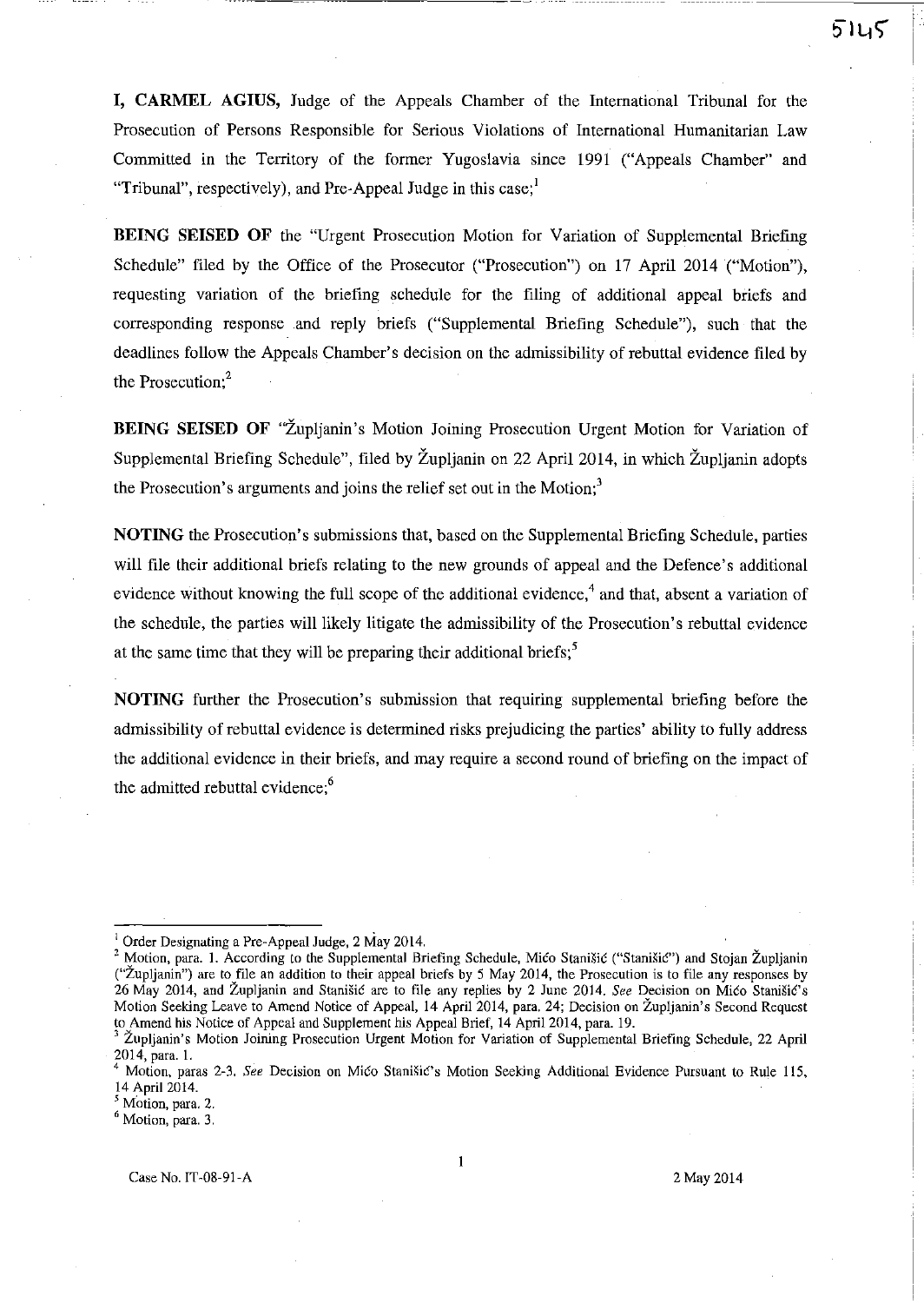**CONSIDERING** that the Prosecution filed its "Prosecution Motion to Admit Rebuttal Material" on I May 2014 ("Motion to Admit Rebuttal Material"), seeking the admission of three documents as rebuttal material,<sup>7</sup> and that the Appeals Chamber will issue its decision on that motion in due **course;** 

**CONSIDERING** that Stanisic and Župljanin may wish to respond to the Motion to Admit Rebuttal Material, before any such decision is issued by the Appeals Chamber;

**CONSIDERING** that, pursuant to Rule 115 (A) of the Rules of Procedure and Evidence of the Tribunal ("Rules"), supplemental briefs on the impact of additional evidence are due to be filed within 15 days of the decision on the admissibility of the rebuttal material;

**CONSIDERING** further that variation of the Supplemental Briefing Schedule would allow the parties to more fully and efficiently address both the new grounds of appeal and the impact of the additional evidence;

**CONSIDERING** therefore that it is in the interests of justice and practicality to vary the Supplemental Briefing Schedule;

**FOR THE FOREGOING REASONS,** 

**PURSUANT TO** Rules 115 and 127 of the Rules,

**HEREBY GRANT** the Motion;

**ORDER** Stanisic and Zupljanin to each file a response to the Motion to Admit Rebuttal Material, if any, by 12 May 2014;

**ORDER** Stanisic to file an addition to his appeal brief with respect to the proposed ground of appeal *Ibis* no later than 15 days after the decision on the Motion to Admit Rebuttal Material;

**ORDER** Župljanin to file an addition to his appeal brief with respect to the proposed ground of appeal 6 no later than 15 days after the decision on the Motion to Admit Rebuttal Material;

**ORDER** the Prosecution to file an addition to its response to Stanisic's appeal brief with respect to the proposed ground of appeal *Ibis,* if any, no later than 21 days after the filing of an addition to Stanisic's appeal brief;

**<sup>7</sup> Prosecution Motion to Admit Rebuttal Material, 1 May 2014, paras 1, 8.**